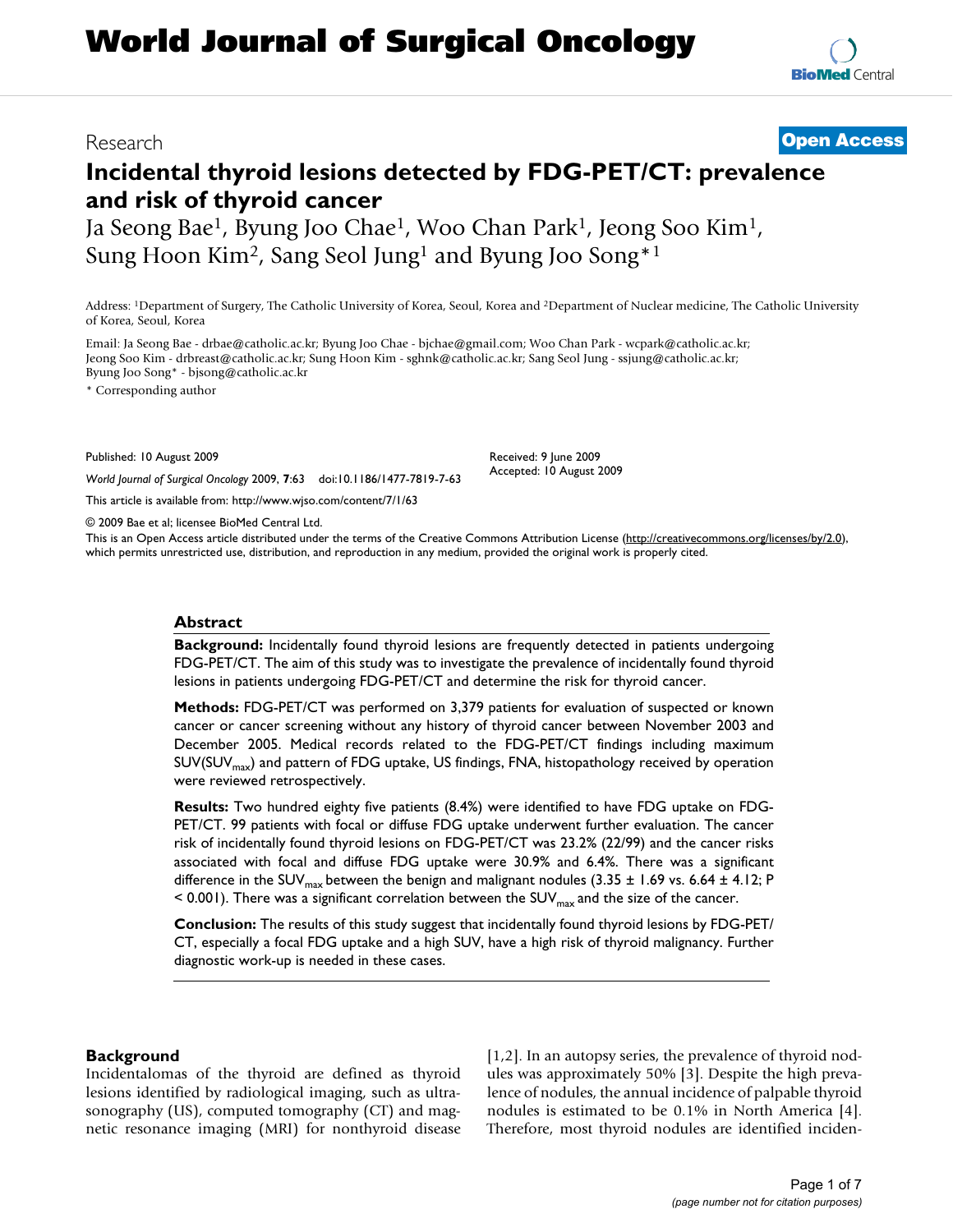tally than by palpation. While a number of incidentally found thyroid nodules have been identified, the risk of thyroid cancer in these nodules is not well known.

Positron emission tomography (PET)/CT using 18F-fluorodeoxyglucose (FDG) is increasingly performed for staging or localization of metastatic disease in patients with various kinds of malignancies. The uptake of the FDG in the normal thyroid gland is homogenous and of low intensity; the normal thyroid gland is usually not visualized on a FDG-PET. [5,6] Focal or diffuse FDG uptake in the thyroid is often seen as an incidental finding. Some studies have reported that the incidence of thyroid incidentalomas with increased FDG uptake is 1.2% – 2.3% on PET examinations [5,7-9]. The risk of malignancy in these studies ranged from 26.7% to 50%.

The recently developed FDG-PET/CT provides the advantages of two modalities; the anatomic information is provided by the spiral CT and the functional information by the FDG-PET. This combined approach has resulted in a significant improvement in both anatomic localization and diagnostic accuracy [10-12]. Since the introduction of the FDG-PET/CT, the vast majority of systems are now produced as combined FDG-PET/CT rather than FDG-PET.

The purpose of this study was to evaluate our institutional experience with incidentally identified thyroid lesions by FDG-PET/CT in suspected or known cancer patients as well as in patients undergoing health screening, and to determine the risk of thyroid malignancy in these patients.

## **Methods**

### *Patients*

From November 2003 to December 2005, 3,416 patients underwent FDG-PET/CT in Kangnam St. Mary's Hospital, Seoul, Korea. Among them, 37 patients who were studied because of thyroid cancer were excluded from the study population. Thus, 3,379 patients were included in this analysis. FDG-PET/CT was performed on 666 patients without a previous history of cancer for cancer screening and 2,713 patients received scanning for suspected or known nonthyroid cancer.

### *PET/CT Method*

For the FDG PET/CT examination, Biograph LSO (Siemens Medical Solutions; Knoxville, TN) integrated with a dual-section helical CT scanner (Somatom Emotion; Siemens) was used. All subjects fasted for at least 6 hours (blood glucose level < 130 mg/dL) before their FDG PET/ CT examinations. Image acquisition for the whole body scan started about 60 min after the intravenous administration of 550 MBq of F-18 FDG. Whole body emission

scans consisted of 7–8 bed positions for 2 min at each position. In this study, a focal thyroid lesion was defined as a focally increased 18F-FDG uptake on the PET images or focal a lesion on the CT images (Fig. 1). A diffuse thyroid lesion was defined as 18F-FDG uptake in the whole thyroid gland (Fig. 2). The maximum SUV (SUV $_{\text{max}}$ ) values were obtained for each patient with abnormal thyroid uptake on the FDG-PET/CT. Two experienced nuclear physicians reviewed the images retrospectively.

### *Diagnosis and Management of Incidentally Found Thyroid Lesions on PET/CT*

Experienced radiologists, who were aware of the FDG-PET/CT findings before US, performed high-resolution ultrasonography (US). US features associated with benign thyroid lesions are purely cystic nodules, hyperechoic nodules, sharp margination, coarse calcification and peripheral vascularity [13]. US features associated with malignancy are microcalcifications, hypoechoic nodules, irregular margins, tall than wide shape and central vascularization [13,14]. A fine needle aspiration (FNA) was performed in patients with abnormal findings on ultrasonography using a 21-gauge needle on a 20-mL



### **Figure 1**

**Focal FDG uptake on PET/CT**. 54 year old female with breast cancer. The 18F-FDG PET/CT revealed focal uptake with SUV of 7.6. The patients was performed total thyroidectomy with a final diagnosis of papillary thyroid carcinoma.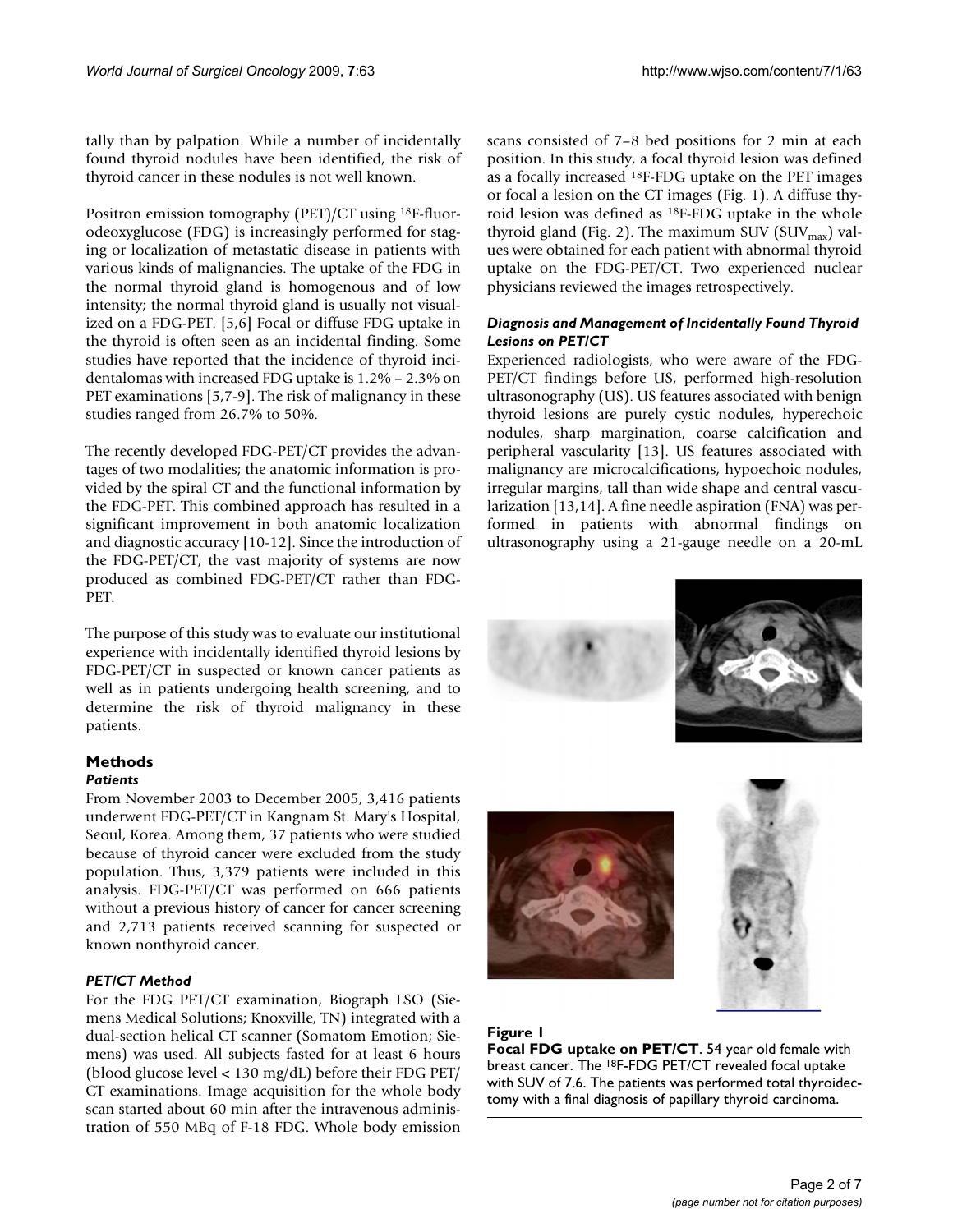

#### **Figure 2**

**Diffuse FDG uptatake on PET/CT**. 53 year old male. The 18F-FDG PET/CT revealed diffuse uptake with SUV of 3.8. The sonographic features of the thyroid gland were strongly suggestive of the presence of thyroiditis.

syringe under US guidance. A cytology diagnosis was made by experienced cytopathologists. A total thyroidectomy was performed in patients with a malignant neoplasm diagnosed by the FNA cytology. Patients with indeterminate nodules on the FNA cytology underwent frozen biopsy sampling during surgery; the type of operation was dependent on the results of the frozen biopsy.

#### *Statistics*

The statistical analysis was performed using the SPSS (SPSS, Inc., Chicago, IL, USA) software package. A Chisquare test was used to determine the prevalence difference of incidentally found thyroid lesions on the FDG-PET/CT according to gender. A 95% confidence interval was calculated. An independent T-test and the Mann-Whitney U test were performed to compare benign thyroid lesions and malignant thyroid lesions. A receiveroperating-characteristic (ROC) curve analysis was done to differentiate benign from malignant lesions. Spearman's rank correlation was used to assess the relationship between the SUV $_{\text{max}}$  and the diameter of the thyroid cancer. P values < 0.05 were considered statistically significant. Numeric data were expressed as mean ± standard deviation (SD).

#### **Results**

Three thousand three hundred seventy nine patients (1,484 men, 1,895 women) underwent FDG-PET/CT. In 2,713 patients undergoing FDG-PET/CT for known or suspected cancer, the primary site of malignancy was 893 suffered from breast cancer, 428 from head and neck cancers excluding thyroid cancer, 311 from gastrointestinal cancers, 306 from lung cancer, 297 from gynecologic cancers, 163 from lymphomas, 159 from hepatobiliary cancers, 132 from others, and 24 from metastases of unknown primary origin (Table 1). Of 3,379 patients undergoing FDG-PET/CT, 285 (8.4%) patients were identified as having incidentally found thyroid lesions on the FDG-PET/CT. One hundred thirty-three (3.9%) patients had focal thyroid uptake and 152 (4.5%) patients had diffuse thyroid uptake. Of 285 patients, there were 64 men and 221 women. The prevalence of incidentally found thyroid lesions on FDG-PET/CT was higher in women than in men (11.7% vs. 4.3%; odds ratio = 2.9, 95% CI 2.2–3.9, p < 0.0001). The prevalence of incidentally found thyroid lesions, on FDG-PET/CT, in patients being screened for

|  |  |  | Table I: Location of primary lesion in patients with incidentally found thyroid lesions on <sup>18</sup> F-FDG PET/CT. |  |
|--|--|--|------------------------------------------------------------------------------------------------------------------------|--|
|--|--|--|------------------------------------------------------------------------------------------------------------------------|--|

| Primary lesion     | Primary diagnosis | FDG uptake on PET/CT | Malignancy |  |
|--------------------|-------------------|----------------------|------------|--|
|                    | $(n = 3,379)$     | $(n = 285)$          | $(n = 23)$ |  |
|                    |                   |                      |            |  |
| Breast             | 893               | 97                   |            |  |
| Gastrointestinal   | 311               | 25                   |            |  |
| Gynecologic        | 297               | 31                   |            |  |
| Lung               | 306               | 21                   |            |  |
| Lymphoma           | 163               | 19                   |            |  |
| Hepatobiliary      | 159               | 8                    |            |  |
| Head and Neck      | 428               | 17                   |            |  |
| Others             | 132               |                      |            |  |
| Unknown malignancy | 24                |                      |            |  |
| Cancer screening   | 666               | 58                   |            |  |

FDG; fluorodeoxyglucose (FDG)

PET/CT; Positron emission tomography (PET)/Computed tomography (CT)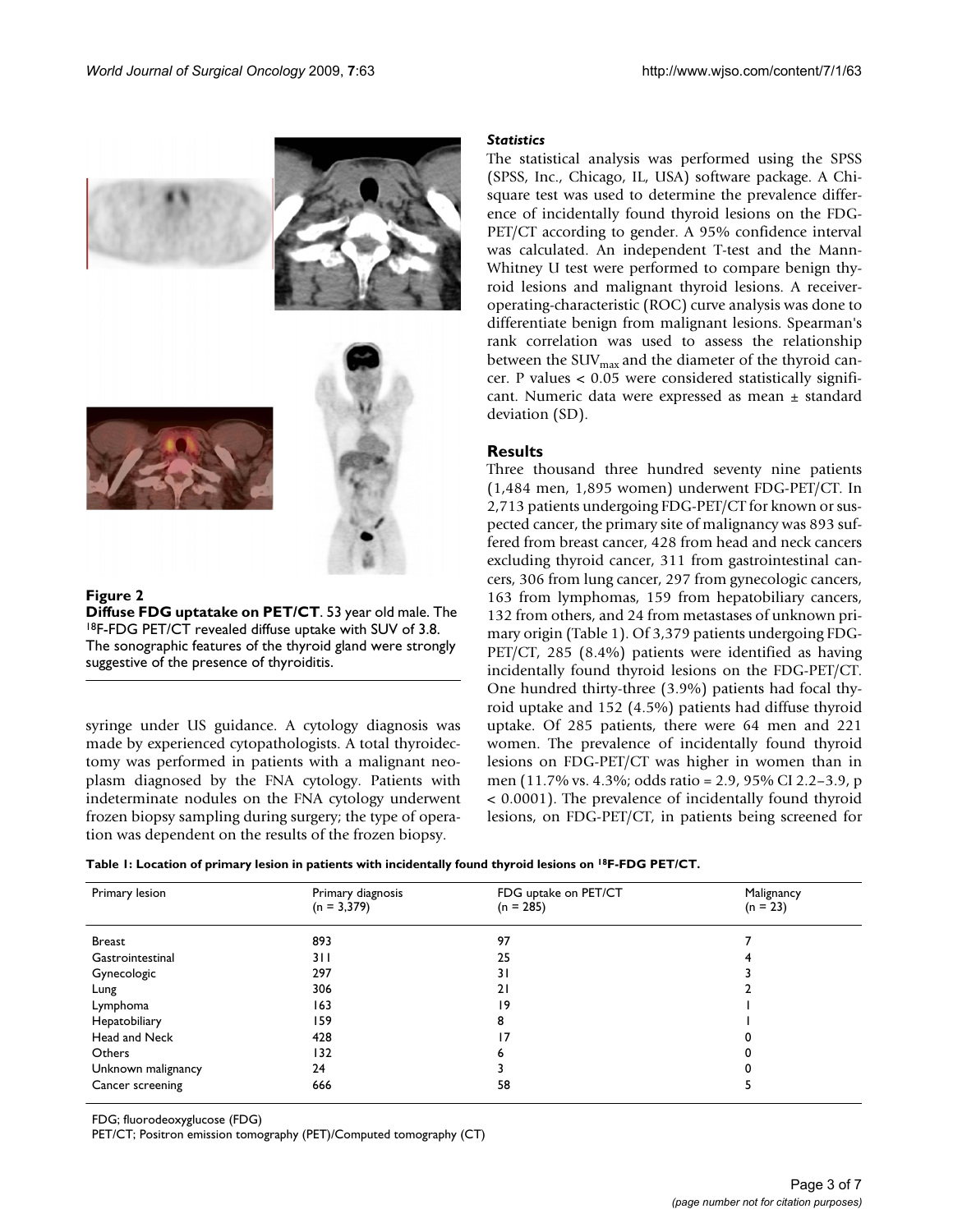cancer (58/666; 8.7%) was similar to that of patients with suspected or known cancer (227/2,713; 8.4%).

#### *Patients with focal thyroid uptake on FDG-PET/CT*

Among 133 patients with incidental focal thyroid uptake on the FDG-PET/CT, 68 (51.1%) patients underwent thyroid US. Among 68 patients, 49 (72%) patients underwent US-guided FNA. Sixty-five patients did not undergo thyroid US because of patient refusal, loss to clinical follow-up or advanced stage of the underlying primary malignancy. Nineteen patients who did not undergo FNA had benign findings on US. Of 19 patients, 3 patients become lost to follow up, 15 patients also had benign findings at follow-up US. One patient die of cervical cancer. The FNA results were as follows: benign in 25 patients (51%), malignant in 17 patients (34.7%), and indeterminate in seven patients (14.3%). Sixteen patients with a cytological diagnosis of a malignant neoplasm underwent operative intervention, and the postoperative pathology diagnosis confirmed the preoperative diagnosis. One patient with a cytological diagnosis of a malignant neoplasm was lost to follow-up. Of 7 patients with cytological diagnosis of an indeterminate nodule, 5 patients underwent operative intervention, one patient did not undergo follow up US and one patient become lost to follow up. Among 5 patients who underwent operative intervention, papillary carcinomas were found in three patients, follicular carcinoma in one patient and nodular hyperplasia in one patient.

#### *Patients with diffuse thyroid uptake on FDG-PET/CT*

Among 152 patients with diffuse thyroid uptake on the FDG-PET/CT, 31 (20.4%) patients underwent thyroid US. US findings showed thyroiditis or diffuse goiter in 14 (45.2%) patients, a benign-looking nodule in 10 (32.2%) patients, an indeterminate nodule in four (12.9%) patients, and normal findings in three (9.7%) patients. A FNA was performed in four patients with an indeterminate nodule on US. Benign lesions were found in two patients. A malignant neoplasm and an indeterminate lesion were found in the remaining two. Two patients with a cytological diagnosis of a malignant neoplasm or an indeterminate nodule underwent operative intervention. A papillary cancer was found in one patient and a follicular carcinoma was found in the other patient.

#### *Characteristics of patients with a malignancy on the FNA or pathology*

In 23 patients, the diagnosis of a malignancy was made by histopathology. The malignancies were papillary carcinomas in 21 patients and follicular carcinomas in two patients. The patients included 17 women and 6 men with a mean age  $53.5 \pm 11.0$  (range 47–72) years and  $52.9 \pm 11.0$ 10.8 (range 34–67) years, respectively. Twenty-two patients underwent a total thyroidectomy. One patient

was lost to follow up. Focal uptake was significantly associated with a higher prevalence of cancer when compared to patients with diffuse uptake  $(P = 0.009)$  (Table 2). The average value of  $\text{SUV}_{\text{max}}$  of malignant thyroid lesions was significantly higher than that of benign thyroid lesions. (Fig. 3) There was no correlation between the SUV $_{\text{max}}$  and the diameter of the benign lesion (Spearman  $r = 0.179$ , 95% -0.15 – 0.47,  $P = 0.271$ ) There was a significant correlation between the  $\text{SUV}_{\text{max}}$  and the diameter of the cancer (Spearman r = 0.776, 95% CI 0.50–0.91, P = 0.0001) (Fig. 4). When the ROC curve and  $\text{SUV}_{\text{max}}$  value for differentiating benign from malignant lesions were used, the cut-off value for the  $\text{SUV}_{\text{max}}$  was 3.5 from the ROC curve based on the present study. The sensitivity was 80.0% and the specificity was 66.1% (Fig. 5)

#### **Discussion**

Our result showed that incidentally found thyroid lesions including diffuse or focal FDG uptake on the FDG-PET/CT occurred with a prevalence of 8.4% (285/3379), which is higher than reported previously using FDG-PET [5,15]. The prevalence of focal FDG uptake in the thyroid gland was also high in comparison with previous reports [5,8,9,15]. The use of the FDG-PET/CT combination may contribute to identifying thyroid uptake. Diffuse FDG uptake in the thyroid gland is associated with benign conditions such as thyroiditis, nodular goiter and Graves' disease [16-18]. In the present study, most ultrasound examinations of patients with diffuse FDG uptake in thyroid gland showed benign disease such as thyroiditis and multinodular goiter.



## **Figure 3** SUVMAX of benign and malignant the benign and malignant the benign and malignant the  $\mathcal{L}(T)$

**SUVmax of benign and malignant thyroid lesions on PET/CT**. Side by side box plots of SUV<sub>max</sub> by groups. Statistically significant differences was found in  $\mathsf{SUV}_\mathsf{max}$  between benign lesions and malignant lesions (P < 0.001).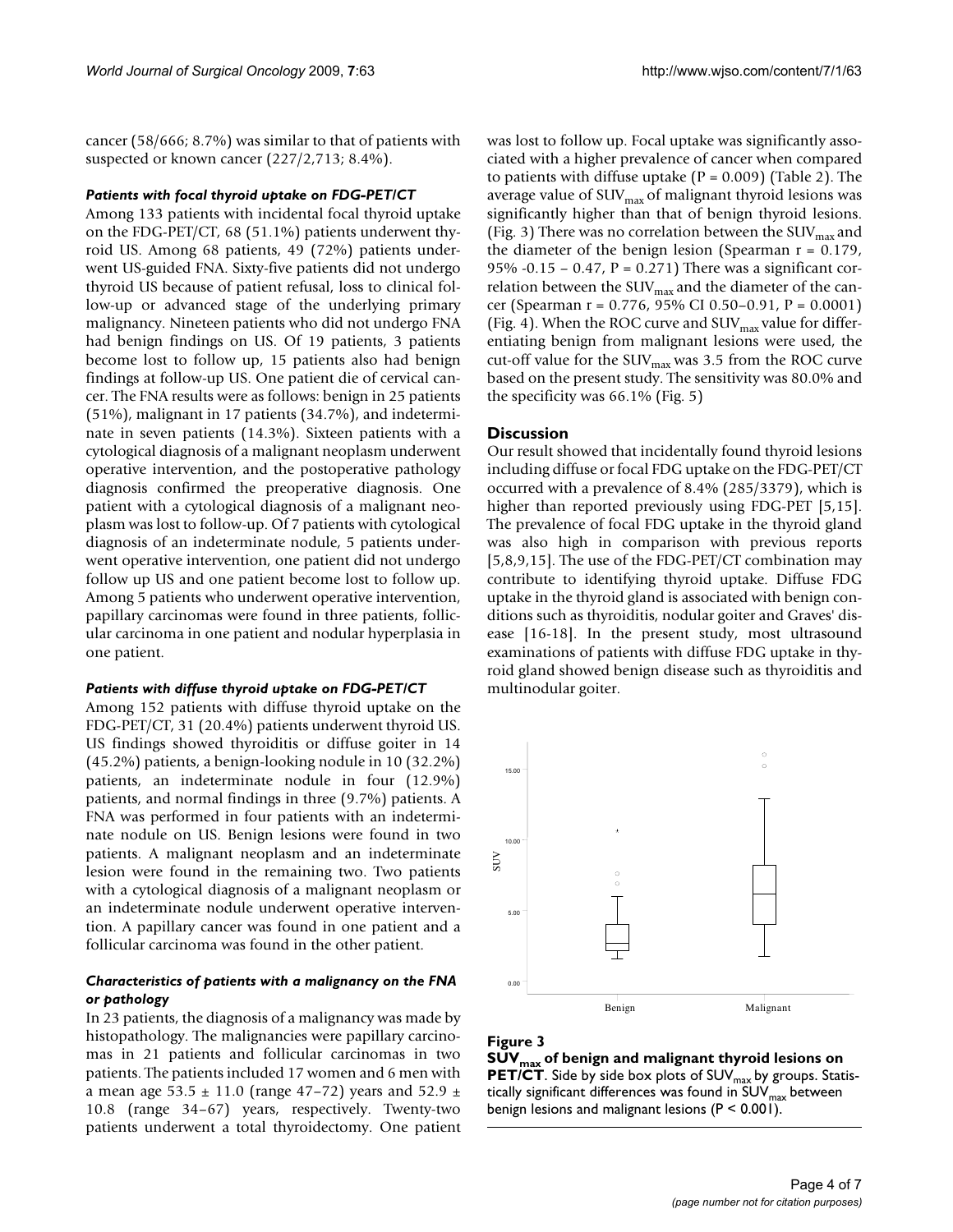

Figure 4

**Correlation between SUV<sub>max</sub> and cancer size. Spear**man r test was performed to find correlation between SUV- $_{max}$  and thyroid cancer size. (Spearman  $r = 0.776$ , 95% confidence interval 0.50–0.91, P = 0.0001).

Incidentally found thyroid lesions have become an important part of clinical practice. Many patients are incidentally discovered during radiological imaging studies for nonthyroidal disease or as part of a health screening program. Ultrasound is the most sensitive diagnostic modality for differentiating benign from malignant



**Figure 5 ROC curve to differentiate between benign and malignant lesions on PET/CT**.

lesions. There are no specific findings to suspect malignancy on CT and MRI unless there is invasion into adjacent structures. Even though FDG-PET/CT is gradually being used more frequently for cancer staging, localization and surveillance of known cancers or cancer screening, there are no definitive findings for the diagnosis of thyroid cancer. In our study, the cancer prevalence of patients with incidentally found thyroid lesions on FDG-PET/CT was 23.2% (23/99), which was lower than reported in previous studies [1,5,9]. The cancer prevalence with focal uptake on the FDG-PET/CT was 30.9% (21/68), still lower than previous studies. However, that risk for a malignancy, in those patients with focal uptake on the FDG-PET/CT, is high and additional work up is needed in these patients. Some authors have suggested that the SUV-<sub>max</sub>on the FDG-PET/CT might be useful to differentiate benign from malignant thyroid lesions [8,9,19]. Kang et al [8] reported that the average SUV $_{\text{max}}$ of malignant lesions  $(16.5 \pm 4.7)$  was significantly higher than that of benign lesions  $(6.5 \pm 3.8)$ , whereas others reported that there was no difference in the SUV<sub>max</sub> between benign and malignant lesions [5,15]. Our study showed that malignant thyroid lesions had a significantly higher  $\text{SUV}_{\text{max}}$  than benign thyroid lesions. The pattern of uptake in the thyroid gland on FDG-PET/CT was noted to be useful in differentiating the patients with a malignancy. Focal uptake on the FDG-PET/CT significantly correlated with an increased risk of malignancy in comparison with a diffuse uptake. These findings are similar to the results documented by other reports [8,15].

The advantages of the FDG-PET/CT over FDG-PET include anatomic localization of focal uptake and evaluation of CT characteristics of the thyroid lesions detected on the FDG-PET/CT. Choi et al [1] reported improved accuracy for characterizing thyroid nodules on the FDG-PET/CT using CT attenuation. Yi et al [20] also reported that four malignant nodules had low attenuation on CT images. However, CT could not definitively discriminate a benign from a malignant nodule. The gold standard for diagnosing a benign versus a malignant thyroid nodule is ultrasonography and fine needle aspiration biopsy. The CT can help detect a focal thyroid nodule in patients with or without mild FDG uptake.

In this study, the prevalence of incidentally found thyroid lesions in suspected or known cancer patients on the FDG-PET/CT was similar to that of patients receiving scanning for health screening. Furthermore, the prevalence of histologically proven thyroid malignancy was not different between these two groups. Our results are not consistent with a previous report [1]. Our results suggest that the prevalence of incidentally found thyroid lesions is similar in patients with known cancer and in the general population. In addition, the primary location of a known or sus-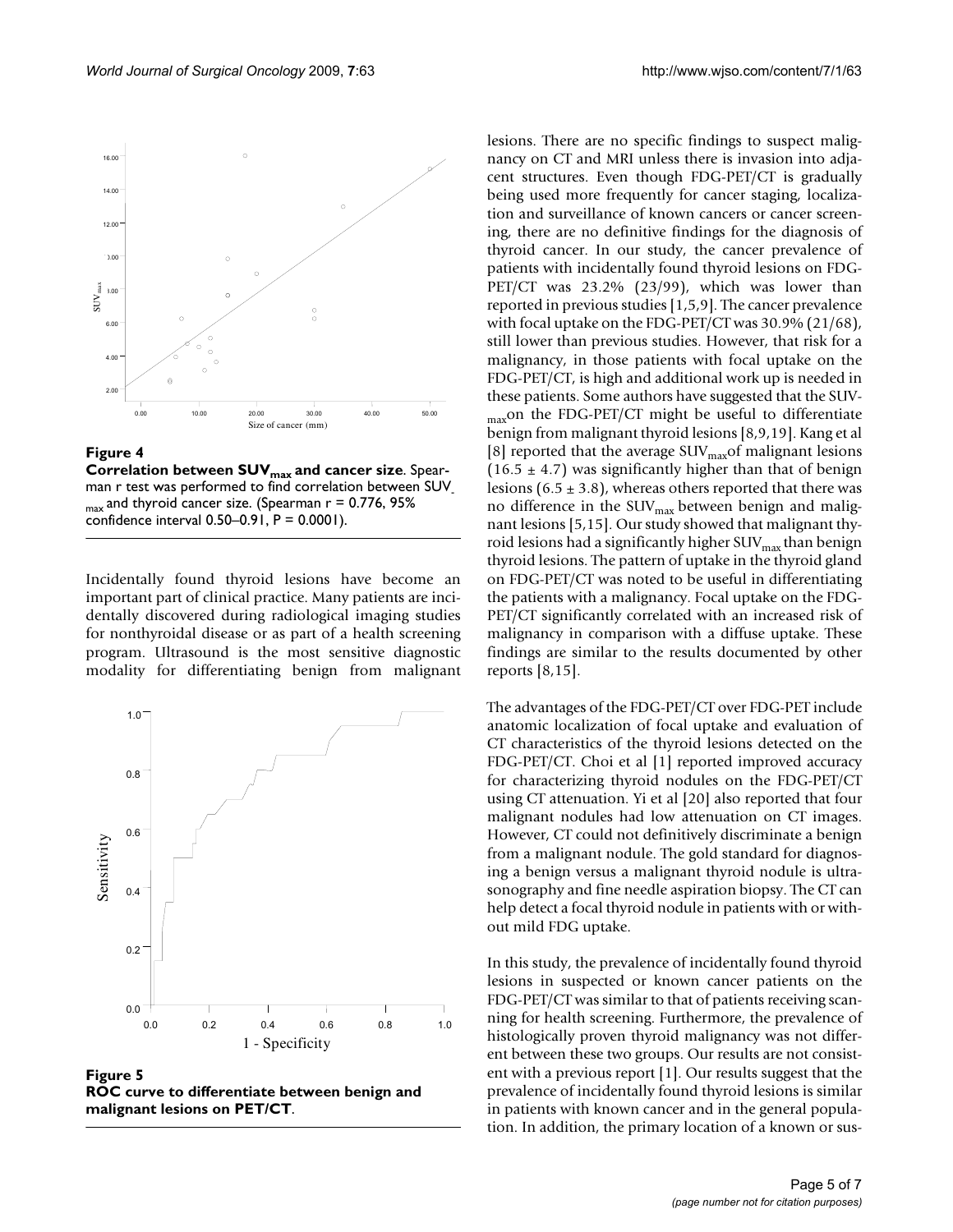|                           | Benign ( $n = 76$ ) | Malignant ( $n = 23$ ) | P value |
|---------------------------|---------------------|------------------------|---------|
| Age                       | $54.24 \pm 9.79$    | $52.73 \pm 10.31$      | 0.527   |
| Sex                       |                     |                        |         |
| Male                      | 12                  | 6                      | 0.354   |
| Female                    | 64                  | $\overline{17}$        |         |
| Size by US <sup>+</sup>   | $1.81 \pm 1.08$     | $1.54 \pm 0.90$        | 0.289   |
| Mean $SUV_{\text{max}}$ . | 3.35                | 6.64                   | < 0.001 |
| Pattern of FDG uptake     |                     |                        |         |
| Focal FDG uptake          | 47                  | 21                     | 0.009   |
| Diffuse FDG uptake        | 29                  | 2                      |         |

**Table 2: Comparison between benign and malignant thyroid lesions incidentally detected on 18F-FDG PET/CT.\***

US; Ultrasonography

SUVmax; Maximum standardized uptake value

FDG; fluorodeoxyglucose (FDG)

\* 99 patients underwent further diagnostic confirmation

pected cancer showed no significant difference of the prevalence of incidentally found thyroid lesions on the FDG-PET/CT.

The FDG-PET/CT has no a clear role in the preoperative evaluation for differentiated thyroid cancer patients. Mitchell et al [19] enrolled 31 patients with thyroid nodules and demonstrated that the sensitivity and specificity of FDG-PET/CT were 60% and 91%. The positive predictive value and negative predictive value of the FDG-PET/ CT was 75% and 83%. Jeong HS et al [21] showed that the FDG-PET/CT did not provide any additional benefit over either the US or the contrast-enhanced CT for cervical lymph node metastases in patients with papillary thyroid cancer, because of the relatively low levels of glucose metabolism. Our study showed that the sensitivity and specificity of the FDG-PET/CT were 80.0% and 66.1%, respectively, and that the FDG-PET/CT did not provide information, preoperatively, on cervical lymph node metastases in three patients with postoperatively proven cervical lymph node metastasis of thyroid cancer. The clinical significance of preoperative FDG-PET/CT for differentiated thyroid cancer requires further investigation.

The main limitation of this study was the retrospective analysis. Forty percent of patients who had incidentally identified focal uptake by thyroid lesions on the FDG-PET/CT did not have further evaluation. In the majority of these patients, the extent of the primary disease did not allow for a meaningful investigation of the incidentally found thyroid lesions by FDG-PET/CT. Another limitation was the small number of patients with incidentally found thyroid lesions on the FDG-PET/CT and histologically proven thyroid nodules. Additional investigation with a larger patient sample and a prospective study design are needed for further study of this issue.

In patients with incidentally found thyroid lesions on FDG-PET/CT, the prevalence of malignancy is 23.2%. The prevalence in cancer screening subjects and in patients with suspected and known cancer was similar. The factors that were related with an increased risk of a malignancy were focal FDG uptake on the FDG-PET/CT and a high  $\text{SUV}_{\text{max}}$ . The presence of risk factors such as a focal FDG uptake and a high  $\text{SUV}_{\text{max}}$  on the FDG-PET/CT warrant ultrasonography and fine needle aspiration biopsy.

#### **Competing interests**

The authors declare that they have no competing interests.

#### **Authors' contributions**

JSB drafted the manuscript and contributed to conception and design. BJC contributed to acquisition and analysis of data. WCP, JSK and SSJ participated in the design of the study and revised ir critically for important intellectual content. SHK participated in the design of study and performed the statistical analysis. BJS conceived of the study and pariticipated in its design and coordination. All authors read and approved the final manuscript.

#### **Acknowledgements**

This manuscript was supported by a grant from research fund donated by Gangneung Dong-In hospital.

#### **References**

- 1. Choi JY, Lee KS, Kim HJ, Shim YM, Kwon OJ, Park K, Baek CH, Chung JH, Lee KH, Kim BT: **[Focal thyroid lesions incidentally identi](http://www.ncbi.nlm.nih.gov/entrez/query.fcgi?cmd=Retrieve&db=PubMed&dopt=Abstract&list_uids=16595494)[fied by integrated 18F-FDG PET/CT: clinical significance and](http://www.ncbi.nlm.nih.gov/entrez/query.fcgi?cmd=Retrieve&db=PubMed&dopt=Abstract&list_uids=16595494) [improved characterization.](http://www.ncbi.nlm.nih.gov/entrez/query.fcgi?cmd=Retrieve&db=PubMed&dopt=Abstract&list_uids=16595494)** *J Nucl Med* 2006, **47:**609-15.
- 2. Mitchell J, Parangi S: **[The thyroid incidentaloma: an increasingly](http://www.ncbi.nlm.nih.gov/entrez/query.fcgi?cmd=Retrieve&db=PubMed&dopt=Abstract&list_uids=15771264) [frequent consequence of radiologic imaging.](http://www.ncbi.nlm.nih.gov/entrez/query.fcgi?cmd=Retrieve&db=PubMed&dopt=Abstract&list_uids=15771264)** *Semin Ultrasound CT MR* 2005, **26:**37-46.
- 3. Mortensen JD, Woolner LB, Bennett WA: **[Gross and microscopic](http://www.ncbi.nlm.nih.gov/entrez/query.fcgi?cmd=Retrieve&db=PubMed&dopt=Abstract&list_uids=13263417) [findings in clinically normal thyroid glands.](http://www.ncbi.nlm.nih.gov/entrez/query.fcgi?cmd=Retrieve&db=PubMed&dopt=Abstract&list_uids=13263417)** *J Clin Endocrinol Metab* 1955, **15:**1270-80.
- 4. Tan GH, Gharib H: **[Thyroid incidentalomas: management](http://www.ncbi.nlm.nih.gov/entrez/query.fcgi?cmd=Retrieve&db=PubMed&dopt=Abstract&list_uids=9027275) [approaches to nonpalpable nodules discovered incidentally](http://www.ncbi.nlm.nih.gov/entrez/query.fcgi?cmd=Retrieve&db=PubMed&dopt=Abstract&list_uids=9027275) [on thyroid imaging.](http://www.ncbi.nlm.nih.gov/entrez/query.fcgi?cmd=Retrieve&db=PubMed&dopt=Abstract&list_uids=9027275)** *Ann Intern Med* 1997, **126:**226-31.
- 5. Kim TY, Kim WB, Ryu JS, Gong G, Hong SJ, Shong YK: **[18F-fluoro](http://www.ncbi.nlm.nih.gov/entrez/query.fcgi?cmd=Retrieve&db=PubMed&dopt=Abstract&list_uids=15933524)deoxyglucose uptake in thyroid from positron emission tomogram (PET) for evaluation in cancer patients: high [prevalence of malignancy in thyroid PET incidentaloma.](http://www.ncbi.nlm.nih.gov/entrez/query.fcgi?cmd=Retrieve&db=PubMed&dopt=Abstract&list_uids=15933524)** *Laryngoscope* 2005, **115:**1074-8.